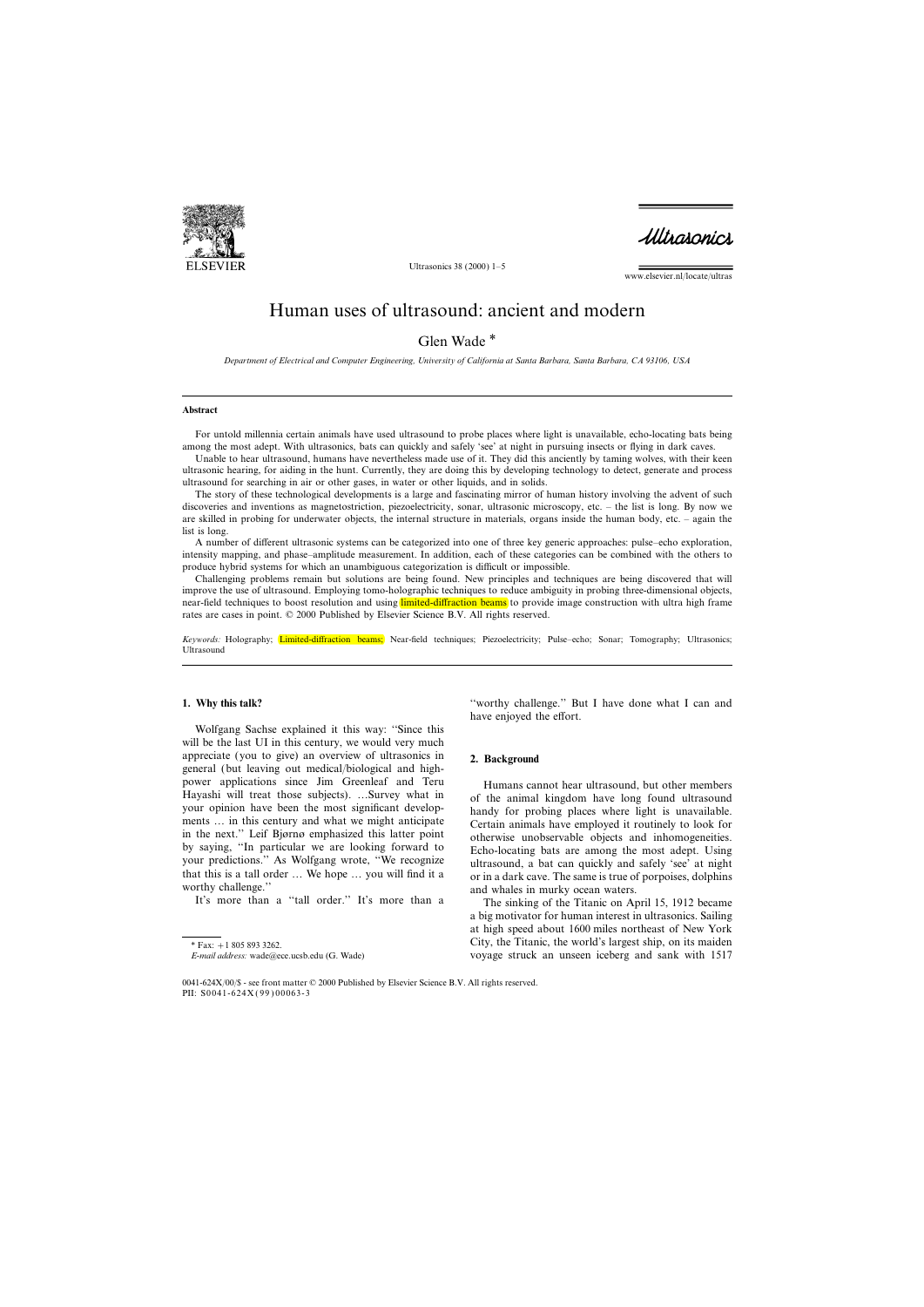passengers and crew losing their lives. This tragic ship- **4. Early pioneers of the 20th-century quest in ultrasonics** wreck sparked a great deal of thought on how to prevent future occurrences of this kind. The real work of the world – the way we live our

for ultrasound to be important, the technology was and tools produced by the technologists than by the needed to generate and detect ultrasonic vibrations. policies and laws generated by the politicians. My heroes Soon experimenters were blowing jets of high-pressure are the innovative engineers and scientists – the technoair from narrow slits against sharp metal edges and logical pioneers – who are responsible for this. The story doing similar mechanical things in order to produce the of the 20th-century quest in ultrasonics can be told by first generators of ultrasound. Later they became more citing their 'heroic' accomplishments. Because of space sophisticated and began to employ electro-mechanical limitations I am restricted to focusing on only a very transducers based on piezoelectricity or magnetostric- few of the early innovations. However, their accomplishtion to do the job. ments sparked the outpouring of achievement that was

sound, both ancient and modern. It focuses on the I pick Lord Rayleigh, born John William Strutt, as almost incredible technological developments in this my ultrasonics hero No. 1 (see Fig. 1). In 1904 Rayleigh area during the 20th century and attempts to suggest was awarded the Nobel Prize for Physics and the next how new and future developments in ultrasonics may year he was elected president of England's Royal Society. bear fruit in the 21st. In the interests of conserving space Three years later he accepted the post of chancellor of I cite only one reference which contains two pages of the University of Cambridge, retaining this position references dealing with much of what follows [1].

## **3. How ancients and moderns have used ultrasound**

Anthropologists many years ago told us that primitive humans, struggling to stay alive during ice-age times, could not hear the ultrasound that would have helped them in the pursuit of game. But they could and did domesticate wolves and thus produced the world's first ultrasonic instrument, the hunting dog. To this day, this instrument is a favorite among human hunters and herders of the world.

Like our ancestors, we moderns are also interested in ultrasonic instruments. We have a great variety of problems to face in today's world. We have needed ultrasound to solve problems in such diverse areas as engineering, physics, chemistry, medicine, microscopy, underwater detection, ranging, navigation, etc. – the list is long. To a great extent our efforts have been successful.

With the ultrasonic devices now in existence we can measure the flow rate of a liquid or the speed of a moving submarine. We can put ultrasound to use in motion detectors for burglar alarms and as catalysts in chemical reactions. We can employ it for investigating the viscosity of materials, for 'seeing' into living cells, for locating schools of fish and for counting and sorting items in an assembly line.

We do all of this and much more. A comprehensive view of the huge number of applications under current research can be obtained by perusing the program for<br>this conference. A rough count indicates more than 300<br>therest in both the experimental and mathematical sides of physical papers in over 30 different fields. For each paper, one science and in his later years was regarded as the preeminent leader in or more applications exist. British physics.

From the beginning, of course, it was obvious that, daily lives – has been advanced more by the products This paper discusses the human experience with ultra- to continue throughout the remainder of the century.

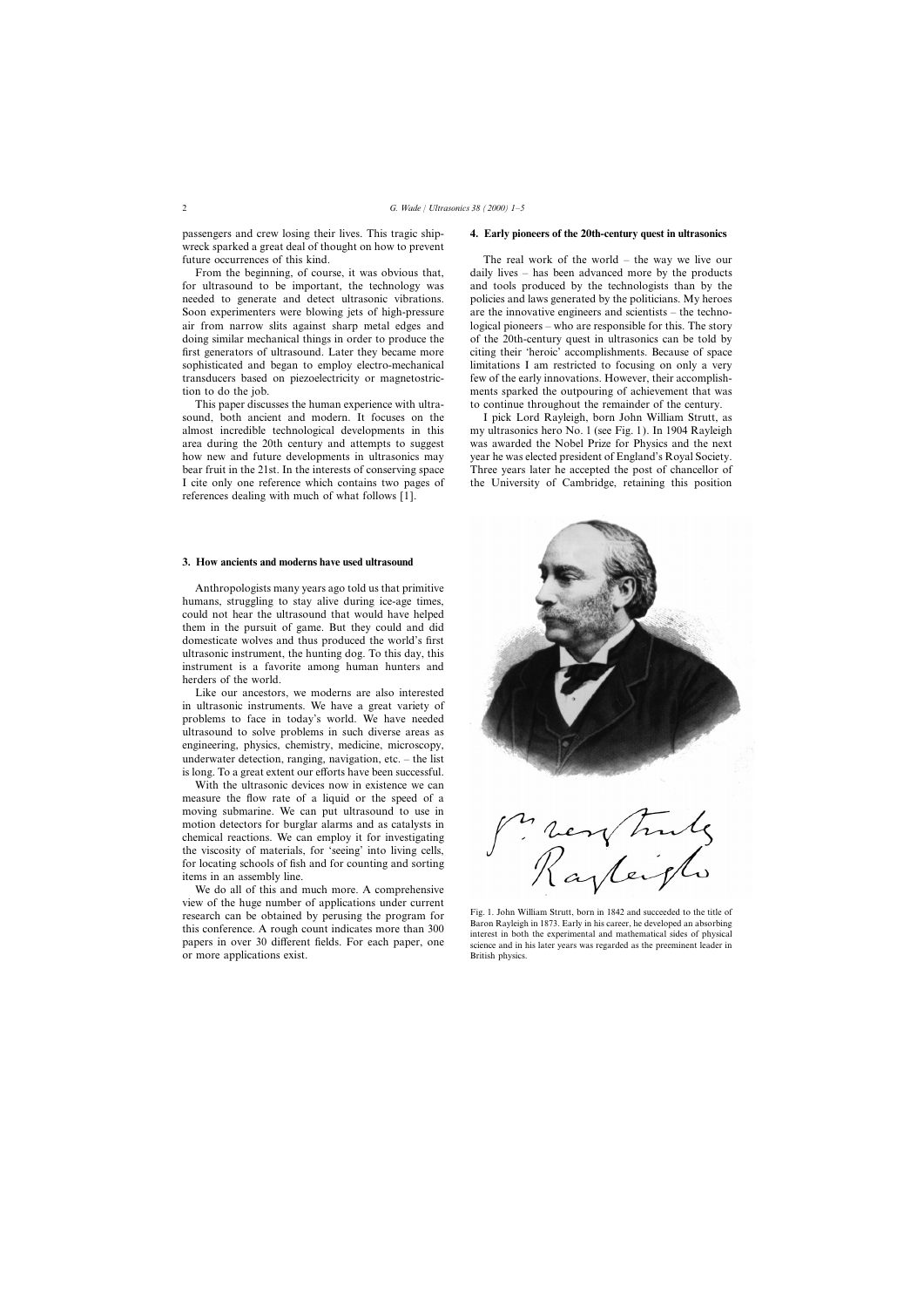until his death in 1919. A dedicated science writer, he ing ultrasound continued unabated. Attention was worked on papers until 5 days before he died and turned from large-scale probing within the vast regions published about 450 articles. Much of what he wrote of the ocean to small-scale probing of tiny structures describes his fundamental discoveries in acoustics and within the more limited region of objects of interest in optics that are basic to wave propagation. His greatest factories, hospitals and laboratories. One of the most book was entitled *The Theory of Sound* which to this gifted of the pioneers starting in the 1920s was the day remains as a foremost monument of acoustical Russian scientist S.J. Sokolov, whose productive work literature. extended over the next three decades. He was one of

was how to generate and detect ultrasound. The usual ultrasound in detecting inhomogeneities such as flaws types of generators for air, liquids, and solids are and voids within manufactured parts. piezoelectric and magnetostrictive. Piezoelectricity came In one of his systems, the inhomogeneities were made first and was actually discovered 20 years before the 'visible' by reflecting collimated light from a liquid start of the 20th century. It remained a laboratory surface in a fashion similar to that of liquid-surface curiosity for several decades afterwards. holography. The method was an authentic precursor of

French physicists Pierre Curie and his older brother invention of holography by more than 10 years! Paul-Jacques. Incidentally, Pierre and his wife Marie In another of his systems, Sokolov used an approach later shared the 1903 Nobel Prize in physics with Antoine strikingly similar to that for the Bragg diffraction imag-Henri Becquerel for the discovery of radioactive ers produced in laboratories some 30 years later. In this elements. system as well as in the holographic one, collimated

came along in World War I to produce underwater by the ultrasound passing through the specimen being acoustic waves in an early form of submarine-detecting probed. Both the phase and the intensity of the sound sonar. The pioneer hero in the latter work was Paul played a part in developing the pattern of light seen on Langevin, another French physicist and, of course, an observation screen. another of my heroes. In the sonar systems of Langevin, only the intensity

could draw on previous studies by a number of workers intensity of the reflected pulse was used in producing who had already thought of using ultrasonic waves for the output pattern. In the above two Sokolov systems, oceanic search. As mentioned before, much of their both the phase and the amplitude played a part. With concern stemmed from the sinking of the Titanic. Both other systems to be mentioned later, the ultrasound, Lord Rayleigh and O.P. Richardson were among this continuous or pulsed, is transmitted through the object group. In a 1912 interview in *Scientific American,* Sir or reflected from it. The sonic amplitude transmitted or Hiram S. Maxim, an American-born engineer and inven- reflected is then measured as a function of lateral tor, again proposed sound as a way of preventing this position. The resulting amplitude map produces a meantype of catastrophe. Inspired by what he supposed to ingful pattern. be techniques employed by bats, Sir Hiram stated that The pulse–echo, phase–amplitude, and amplitudeships could be protected from collisions with icebergs mapping approaches constitute conceptual bases for and other ships by generating sound pulses under water three fundamental types of ultrasonic probing systems. and detecting their echoes. These approaches can be used as a method for categoriz-

German submarines served as a background for bine these approaches in such ways as to make an Langevin's work. An engineer, M.C. Chilowski, had by unambiguous categorization sometimes difficult. that time developed an ultrasonic device for the French The pulse–echo systems include not only sonar for Navy, but its acoustic intensity was too weak to be oceanic search, but also linear arrays of dynamite and practical. Heading a joint U.S., British and French geophones for reflection seismology and B-scan equipventure, Langevin looked into the question of how to ment for clinical diagnosis. The phase–amplitude sysincrease the acoustic power in the water. In less than tems include holographic instruments for flaw detection 3 years, he succeeded in obtaining high ultrasonic inten- and weld inspection. The amplitude-mapping systems sity by means of piezoelectric transducers operating at include acoustic microscopes for materials inspection resonance. By 1918, active systems for producing and and biomedical analysis. analyzing returned acoustic echoes were functioning and Not only did Sokolov's research involve the phase–

an important contribution. The innovative work involv-<br>3 GHz where the wavelength of sound in water is very

One of the first things the technologists had to learn the first to explore systematically the usefulness of

The discoverers were two of my pioneer heroes: acoustic holography and predated Dennis Gabor's

One of the first major applications for piezoelectricity light was used to read out the information developed

Langevin did not have to start from scratch. He was involved; the transmitter emitted a pulse and the

All of this, plus the awesome destructive power of ing systems. By now, however, systems exist that com-

proving to be useful in neutralizing the U-boat threat. amplitude category, but he also contributed to that of The war ended a short time later, sonar having made amplitude mapping. He proposed using ultrasound at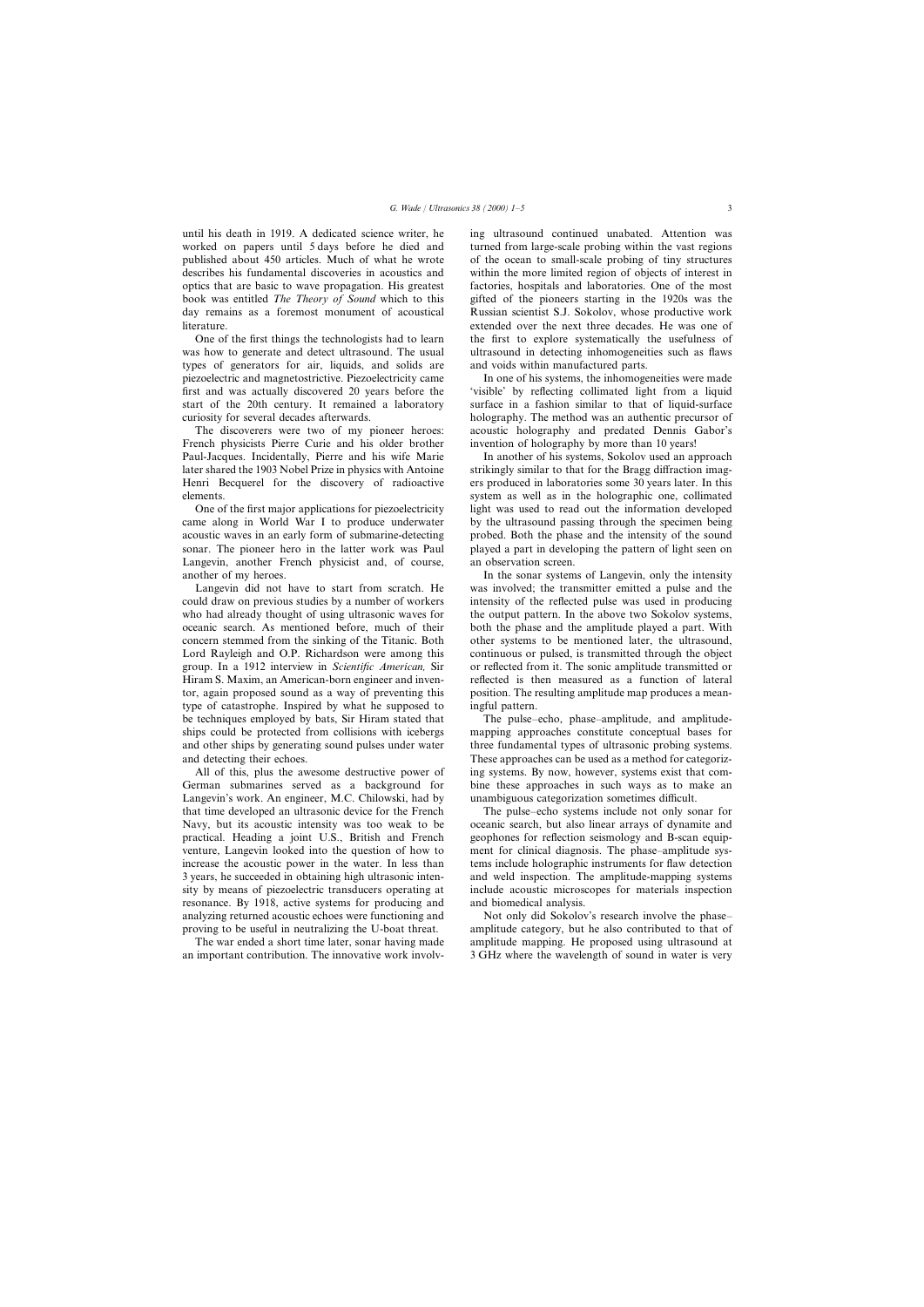minute objects. The name he gave to the resulting device resolution. Near-field approaches make this possible and was the 'ultrasonic microscope'. Technological impracti- are meaningful, not just in scanning acoustic microcalities prevented Sokolov from operating at sufficiently scopy, but also in scanning optical, scanning electronhigh frequencies (such as 3 GHz) for the purposes of beam, scanning tunneling, and scanning atomic force microscopy. However, the principle he put forth (that microscopy. of reading out localized electronic charge developed on Conventional scanning acoustic microscopy (SAM) a piezoelectric crystal in response to an acoustic input) uses an ultrasonic lens that focuses an acoustic beam to has since become embodied in a well-known device a spot. The acoustic wavelength and the *f*-number of called the Sokolov tube, which for a while had substan- the lens determine the spot size according to Abbe's tial use in low-frequency acoustic imaging. Although principle. In practice this limits the resolution to about Sokolov was not able to produce ultrasonic microscopes, 1 um because of high absorption at high acoustic others impressed by his ideas and working more than frequencies. two decades later were indeed successful. Jerzy Zieniuk and Antoni Latuszek proposed doing

The one thing I know for sure is that there will be way to improve resolution (by using small tips) and at surprises. But Leif Bjørnø wants more than that. He is the same time maintain high object penetrability (by ''looking forward to (my) predictions.'' I know I can't using low ultrasonic frequencies). predict, but I can extrapolate. Like H.G. Wells, I'll take These ideas have been the starting point for the a look at exciting present research and guess at things acoustic microscopy currently being researched in to come. Germany's Fraunhofer Institute for Nondestructive

acoustic microscopy, have recently published several Janser, W. Arnold and E. Kester. So far the investigapapers. They work in the University of Guanajuato's tions have unearthed a variety of problems that must Centro de Investigaciones en Optica and are knowledge- be solved before the work can be successful in producing able in holography, tomography, laser-beam scanning a microscope competitive with the inventory of scanning and optical readout of acoustic information. They spe- near-field microscopes indicated above. For example, in cialize in projects involving these and other photonics. a recent paper Dr. Rabe pointed out that high-resolution After recently meeting with L.W. Kessler, a foremost images of surfaces can indeed be generated but their pioneer in the initial work on scanning laser acoustic quality depends upon discerning the elasticity of the microscopy (SLAM), they proposed modifying the surface under examination. Dr. Rabe and his colleagues SLAM concept for multiple-frequency, multiple-pro- are currently engaged in using the microscope itself to jection, tomo-holographic capability. make the determination. I will go out on a limb to

microscope, the so-called scanning laser tomo-holo- problems, thus demonstrating the competitiveness of the graphic acoustic microscope (SLaTHAM). They are ultrasonic pin approach to scanning near-field interested in building a machine that will display on a microscopy. computer monitor a live stream of pictures of three- I am pleased to say that lack of space limits me to dimensional microscopic objects. It will play like a movie only one more prediction: that involving the use of showing any movement taking place in the object. Active **limited diffraction beams'** in a new pulse–echo imaging in this effort have been M. Cywiak, L.R. Sahagún, R.A. approach called the 'Fourier method'. One objective is Duarte, F. Mendoza-Santoyo, A. Meyyapan, and S. to achieve a high frame rate of up to 3750 frames s−1 Isakson. in producing two- and three-dimensional images and

safe to predict that if they don't succeed in doing it, sues at a depth of 200 mm. This new method has shown some other group will. theoretical promise for high frame rate multi-dimen-

near-field techniques to improve resolution. This is imaging, the Fourier method could also be applied to important in all types of microscopy where good reso- remote sensing and underwater ultrasonic imaging. lution is a must. Among the most potentially impressive What is a *'limited diffraction beam'*? The concept has of the microscopes are those that can scan and detect been under scrutiny for a long time starting with Lord

short (half a micrometer) and capable of resolving truly evanescent waves and by this means obtain super-

away with the lens and instead using a very small pin probe to guide the acoustic energy toward the micro-**5. Ultrasonics in the 21st century: the shape of things to** scopic object. With the object placed in the near field **come come** of the radiation from the pin, the pin diameter rather than the acoustic wavelength determines the resolution. Now comes the hard part. What will the future bring? The smaller the tip of the probe the better. This is a

For example, researchers in Mexico, interested in Testing and elsewhere by such workers as U. Rabe, K. If successful, they will produce a new composite predict they will be successful in solving that and other

Ambitious? Yes, but not out of the question. It is blood-flow vector measurements for biological soft tis-Another exciting area of research involves the use of sional imaging of moving objects. In addition to medical